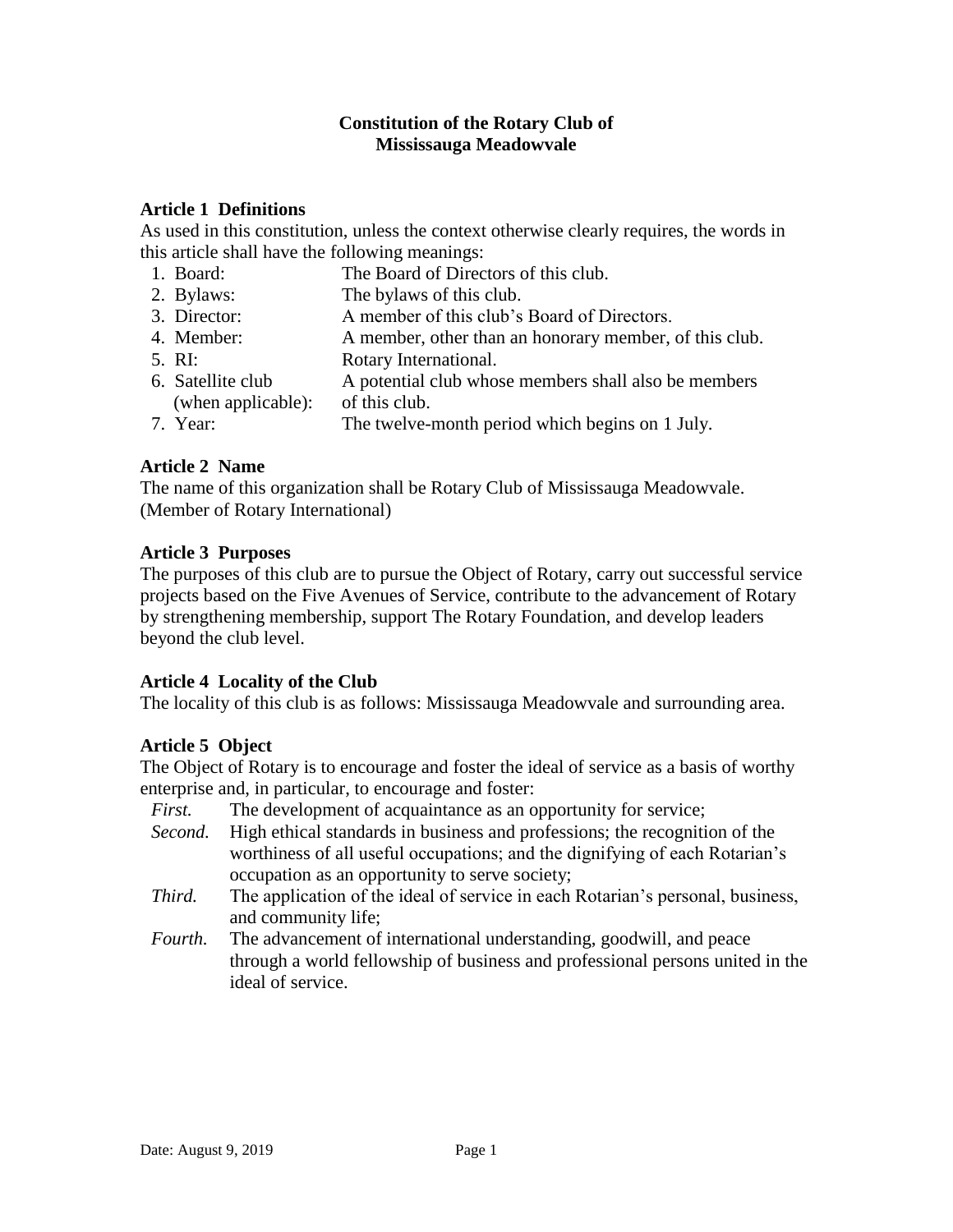### **Article 6 Five Avenues of Service**

Rotary's Five Avenues of Service are the philosophical and practical framework for the work of this Rotary club.

- 1. Club Service, the first Avenue of Service, involves action a member should take within this club to help it function successfully.
- 2. Vocational Service, the second Avenue of Service, has the purpose of promoting high ethical standards in businesses and professions, recognizing the worthiness of all dignified occupations, and fostering the ideal of service in the pursuit of all vocations. The role of members includes conducting themselves and their businesses in accordance with Rotary's principles and lending their vocational skills to club-developed projects in order to address the issues and needs of society.
- 3. Community Service, the third Avenue of Service, comprises varied efforts that members make, sometimes in conjunction with others, to improve the quality of life of those who live within this club's locality or municipality.
- 4. International Service, the fourth Avenue of Service, comprises those activities that members do to advance international understanding, goodwill, and peace by fostering acquaintance with people of other countries, their cultures, customs, accomplishments, aspirations, and problems, through reading and correspondence and through cooperation in all club activities and projects designed to help people in other lands.
- 5. Youth Service, the fifth Avenue of Service, recognizes the positive change implemented by youth and young adults through leadership development activities, involvement in community and international service projects, and exchange programs that enrich and foster world peace and cultural understanding.

# **Article 7 Exceptions to Provisions on Meetings and Attendance**

The bylaws may include rules or requirements not in accordance with article 8, section 1; article 12; and article 15, section 4, of this constitution. Such rules or requirements shall supersede the rules or requirements of these sections of this constitution; a club, however, must meet at least twice per month.

# **Article 8 Meetings**

### **Section 1 —** *Regular Meetings. [See article 7 for exceptions to the provisions of this section.]*

- (a) *Day and Time.* This club shall hold a regular meeting twice per month on the day and at the time provided in the bylaws. Attendance may be in person, through an online meeting, or using an online connection for members whose attendance otherwise would be precluded. Alternatively, a club shall hold a meeting twice per month or during the month(s) chosen in advance by posting an interactive activity on the club's website. The latter type of meeting shall be considered as held on the day that the interactive activity is to be posted on the website.
- (b) *Change of Meeting.* For good cause, the board may change a regular meeting to any day during the period commencing with the day following the preceding regular meeting and ending with the day preceding the next regular meeting, or to a different hour of the regular day, or to a different place.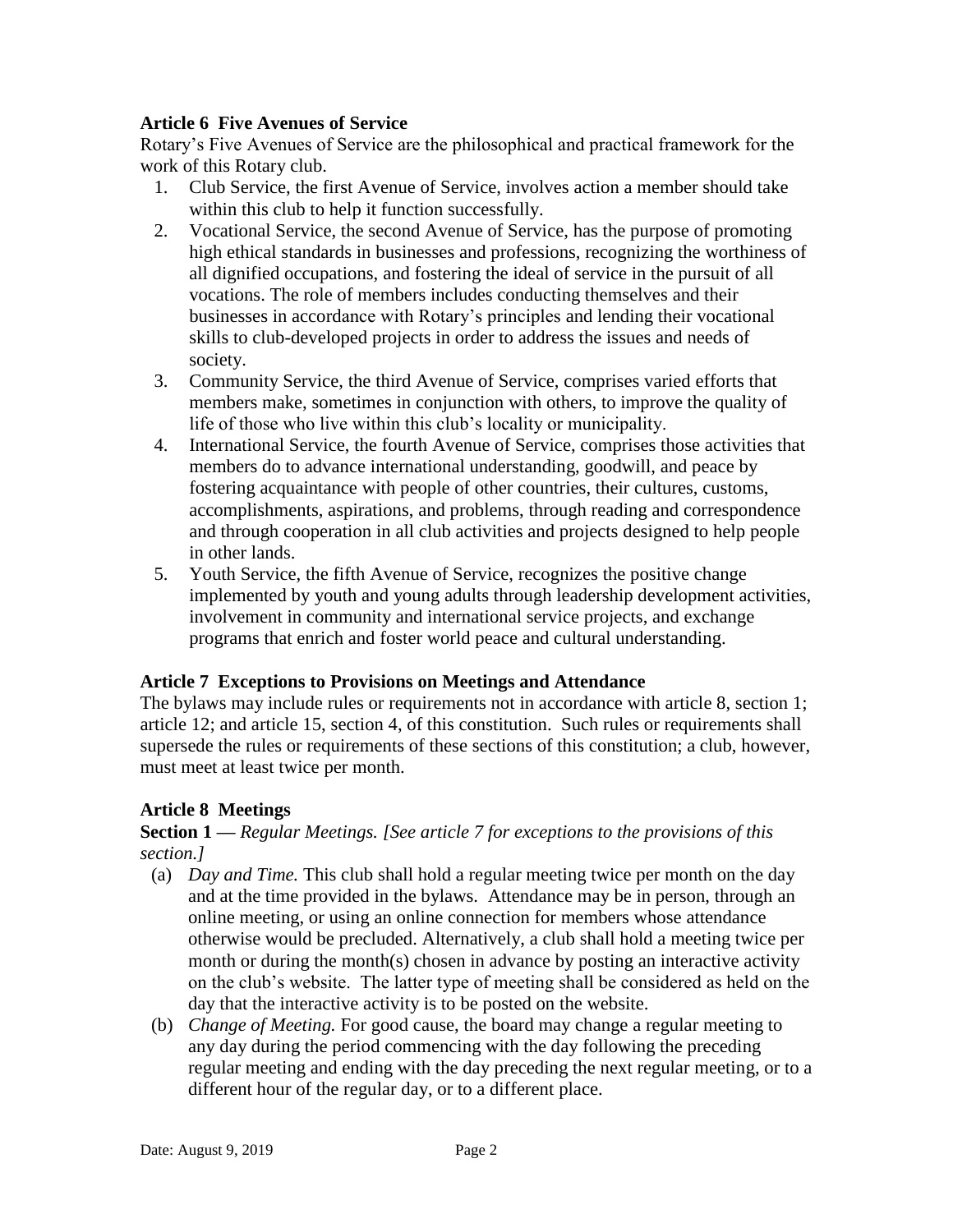- (c) *Cancellation.* The board may cancel a regular meeting if it falls on a legal holiday, including a commonly recognized holiday, or during the week which includes a legal holiday, including a commonly recognized holiday, or in case of the death of a club member, or of an epidemic or of a disaster affecting the whole community, or of an armed conflict in the community which endangers the lives of the club members. The board may cancel not more than four regular meetings in a year for causes not otherwise specified herein provided that this club does not fail to meet for more than three consecutive meetings.
- (d) *Satellite Club Meeting (When Applicable).* If provided in the bylaws, a satellite club shall hold regular weekly meetings at a place and at a time and day decided by its members. The day, time and place of the meeting may be changed in a similar way to that provided for the club's regular meetings in section 1(b) of this article. A satellite club meeting may be cancelled for any of the reasons enumerated in section 1(c) of this article. Voting procedures shall be as provided in the bylaws.

### **Section 2 —** *Annual Meeting.*

- (a) An annual meeting for the election of officers shall be held not later than 31 December as provided in the bylaws.
- (b) A satellite club (when applicable) shall hold an annual meeting of its members before 31 December to elect officers for the general governance of the satellite club.

**Section 3 —** *Board Meetings.* Written minutes should be provided for all board meetings. Such minutes should be available to all members within 60 days of said meeting.

### **Article 9 Exceptions to Provisions on Membership**

The bylaws may include rules or requirements not in accordance with Article 10, sections 2 and 4 - 8 of this constitution. Such rules or requirements shall supersede the rules or requirements of these sections of this constitution.

# **Article 10 Membership [See article 9 for exceptions to sections 2 and 4 - 8 of this article.]**

- **Section 1 —** *General Qualifications.* This club shall be composed of adult persons who demonstrate good character, integrity, and leadership; possess good reputation within their business, profession, and/or community; and are willing to serve in their community and/or around the world.
- **Section 2** *Kinds*. This club shall have two kinds of membership, namely: active and honorary.
- **Section 3 —** *Active Membership.* A person possessing the qualifications set forth in article 5, section 2 of the RI constitution may be elected to active membership in this club.
- **Section 4 —** *Satellite Club Membership.* Members of a satellite club shall also be members of the sponsor club until such time as the satellite club shall be admitted into membership of RI as a Rotary club.
- **Section 5 —** *Dual Membership.* No person shall simultaneously hold active membership in this and another club other than a satellite of this club. No person shall simultaneously be a member and an honorary member in this club.

**Section 6 —** *Honorary Membership.*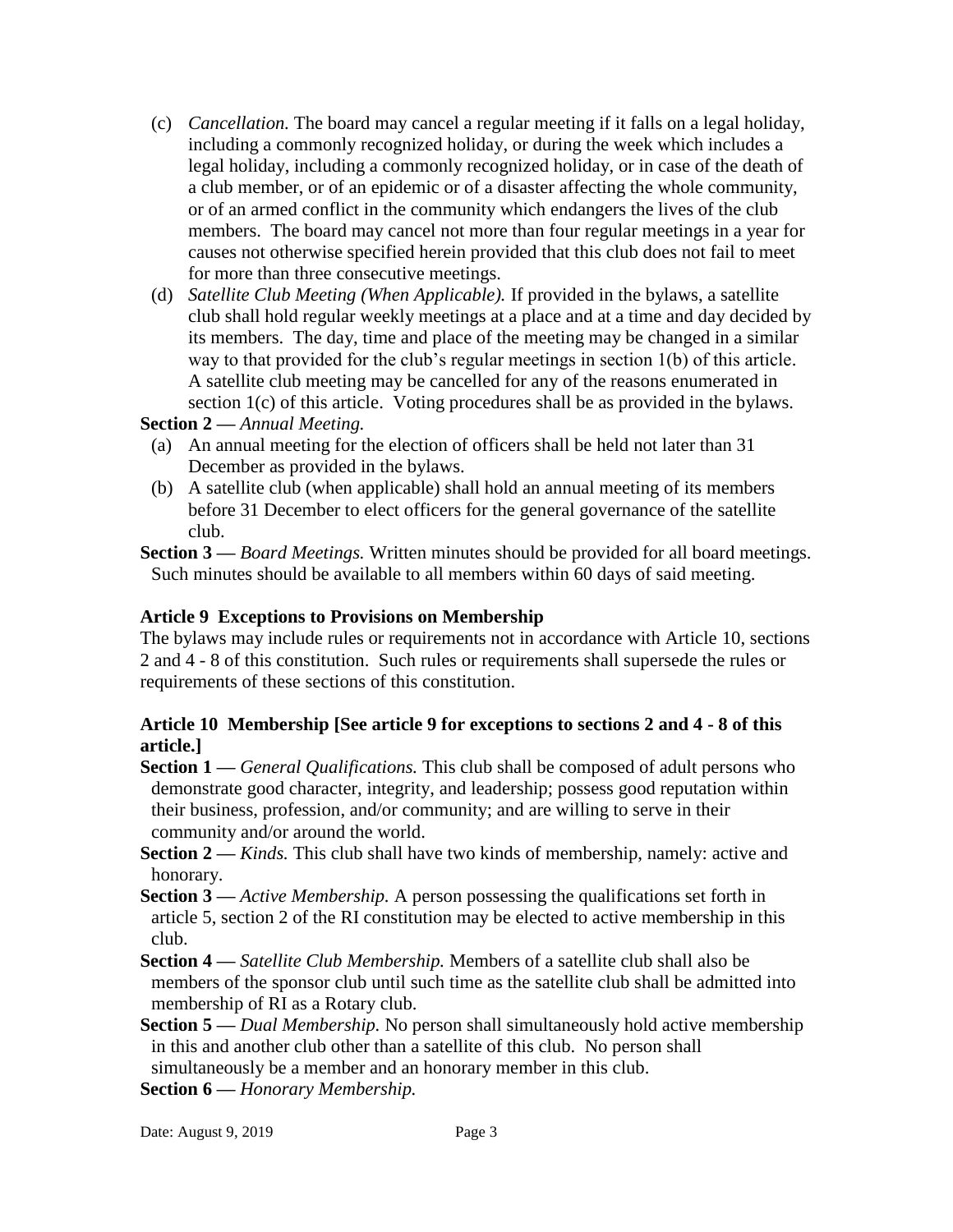- (a) *Eligibility for Honorary Membership.* Persons who have distinguished themselves by meritorious service in the furtherance of Rotary ideals and those persons considered friends of Rotary for their support of Rotary's cause may be elected to honorary membership in this club. The term of such membership shall be as determined by the board. Persons may hold honorary membership in more than one club.
- (b) *Rights and Privileges.* Honorary members shall be exempt from the payment of dues, shall have no vote, and shall not be eligible to hold any office in this club. Such members shall not hold classifications, but shall be entitled to attend all meetings and enjoy all the other privileges of this club. No honorary member of this club is entitled to any rights and privileges in any other club, except for the right to visit other clubs without being the guest of a Rotarian.

# **Article 11 Classifications**

#### **Section 1 —** *General Provisions.*

- (a) *Principal Activity.* Each member shall be classified in accordance with the member's business, profession, or type of community service. The classification shall be that which describes the principal and recognized activity of the firm, company, or institution with which the member is connected or that which describes the member's principal and recognized business or professional activity or that which describes the nature of the member's community service activity.
- (b) *Correction or Adjustment.* If the circumstances warrant, the board may correct or adjust the classification of any member. Notice of a proposed correction or adjustment shall be provided to the member and the member shall be allowed a hearing thereon.
- **Section 2 —** *Limitations.* This club shall not elect a person to active membership from a classification if the club already has five or more members from that classification, unless the club has more than 50 members, in which case, the club may elect a person to active membership in a classification so long as it will not result in the classification making up more than 10 percent of the club's active membership. Members who are retired shall not be included in the total number of members in a classification. The classification of a transferring or former member of a club, or a Rotaractor or Rotary alumnus as defined by the board of directors of RI, shall not preclude election to active membership even if the election results in club membership temporarily exceeding the above limitations. If a member changes classification, the club may continue the member's membership under the new classification notwithstanding these limitations.

# **Article 12 Attendance [See article 7 for exceptions to the provisions of this article.]**

**Section 1 —** *General Provisions.* Each member should attend this club's regular meetings, or satellite club's regular meetings if provided in the bylaws, and engage in this club's service projects, other events and activities. A member shall be counted as attending a regular meeting if the member is present in person or using an online connection for at least 60 percent of the meeting, or is present and is called away unexpectedly and subsequently produces evidence to the satisfaction of the board that such action was reasonable, or participates in the regular meeting posted on the club's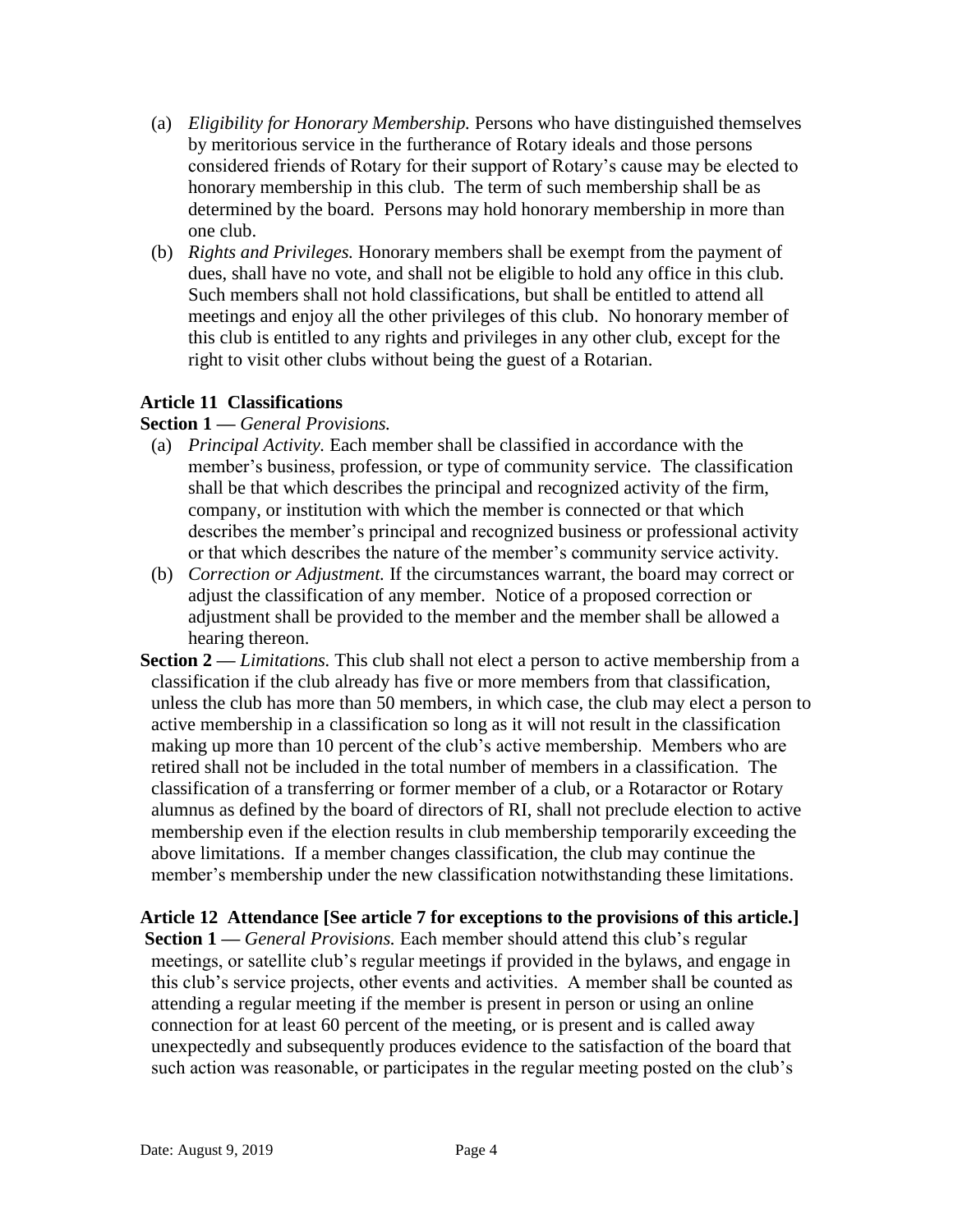website within one week following its posting, or makes up for an absence in any of the following ways:

- (a) If, during the same Rotary year, the member
	- (1) attends at least 60 percent of the regular meeting of another club, of a satellite club meeting of another club, or of a provisional club; or
	- (2) attends a regular meeting of a Rotaract or Interact club, Rotary Community Corps, or Rotary Fellowship or of a provisional Rotaract or Interact club, Rotary Community Corps, or Rotary Fellowship; or
	- (3) attends a convention of RI, a council on legislation, an international assembly, a Rotary institute for past and present officers of RI, a Rotary institute for past, present, and incoming officers of RI, or any other meeting convened with the approval of the board of directors of RI or the president of RI acting on behalf of the board of directors of RI, a Rotary multizone conference, a meeting of a committee of RI, a Rotary district conference, a Rotary district training assembly, any district meeting held by direction of the board of directors of RI, any district committee meeting held by direction of the district governor, or a regularly announced intercity meeting of Rotary clubs; or
	- (4) is present at the usual time and place of a regular meeting or satellite club meeting of another club for the purpose of attending such meeting, but that club is not meeting at that time or place; or
	- (5) attends and participates in a club service project or a club-sponsored community event or meeting authorized by the board; or
	- (6) attends a board meeting or, if authorized by the board, a meeting of a service committee to which the member is assigned; or
	- (7) participates through a club website in an interactive activity requiring an average of 30 minutes of participation.

When a member is outside the member's country of residence for more than fourteen (14) days, the time restriction shall not be imposed so that the member may attend regular meetings or satellite club meetings in another country at any time during the travel period, and each such attendance shall count as a valid make-up for any regular meeting missed during the member's time abroad.

- (b) *At the Time of the Meeting.* If, at the time of the meeting, the member is
	- (1) traveling with reasonable directness to or from one of the meetings specified in sub-subsection (a)(3) of this section; or
	- (2) serving as an officer or member of a committee of RI, or a trustee of The Rotary Foundation; or
	- (3) serving as the special representative of the district governor in the formation of a new club; or
	- (4) on Rotary business in the employ of RI; or
	- (5) directly and actively engaged in a district-sponsored or RI- or Rotary Foundation-sponsored service project in a remote area where making up attendance is impossible; or
	- (6) engaged in Rotary business duly authorized by the board which precludes attendance at the meeting.

**Section 2** — *Extended Absence on Outposted Assignment*. If a member will be working on an outposted assignment for an extended period of time, attendance at the meetings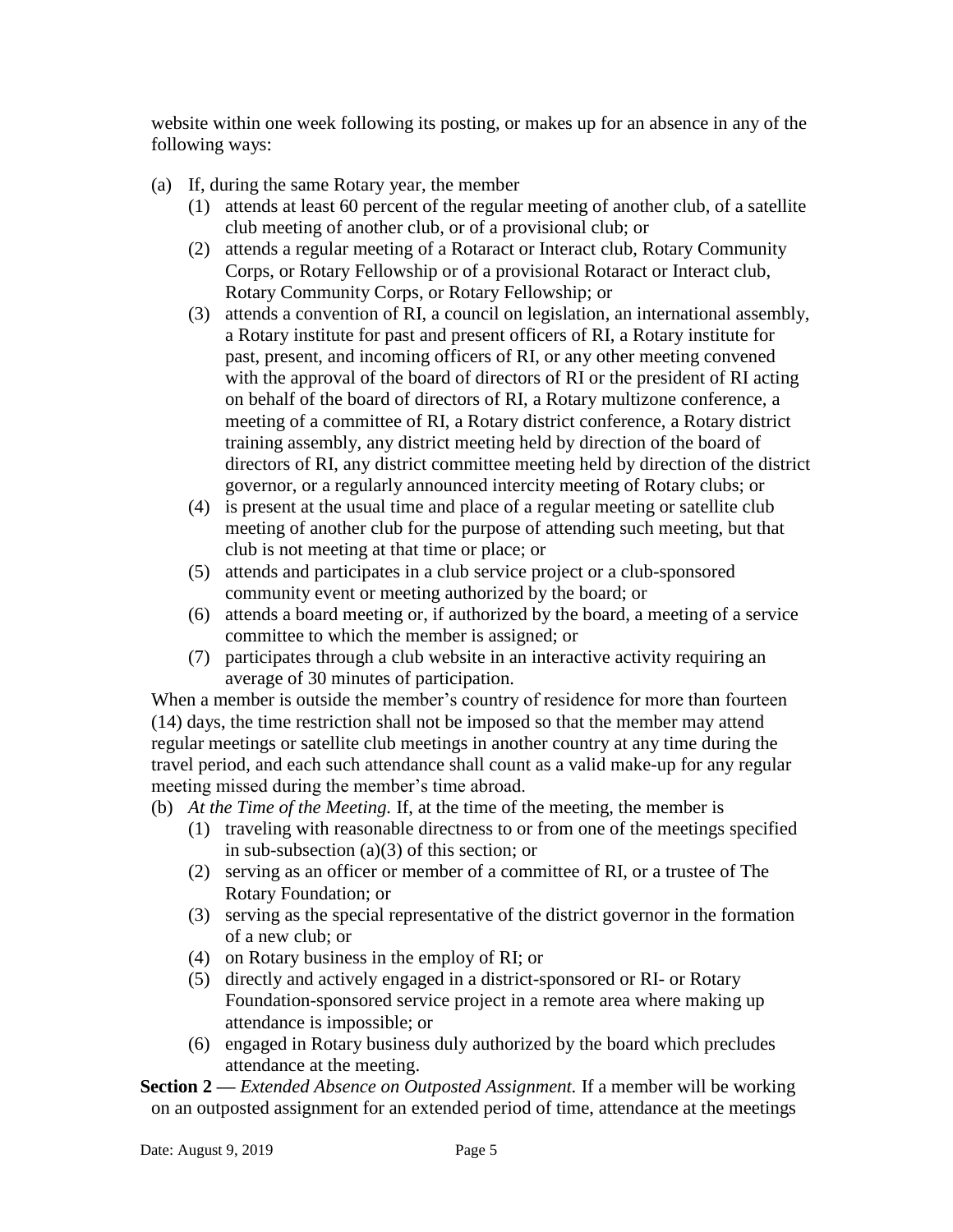of a designated club at the site of the assignment will replace attendance at the regular meetings of the member's club, provided there is a mutual agreement between the two clubs.

**Section 3 —** *Excused Absences.* A member's absence shall be excused if

- (a) the absence complies with the conditions and under circumstances approved by the board. The board may excuse a member's absence for reasons which it considers to be good and sufficient. Such excused absences shall not extend for longer than twelve months. However, if the leave is for a medical reason or after the birth, the adoption, or foster care of a child that extends for more than twelve months such leave may be renewed by the board for a period of time beyond the original twelve months.
- (b) the aggregate of the member's years of age and years of membership in one or more clubs is 85 years or more, the member has been a member of one or more clubs for at least 20 years, and the member has notified the club secretary in writing of the member's desire to be excused from attendance and the board has approved.
- **Section 4 —** *RI Officers' Absences.* A member's absence shall be excused if the member is a current officer of RI or a Rotarian partner of a current officer of RI.
- **Section 5 —** *Attendance Records.* When a member whose absences are excused under the provision of subsection  $3(a)$  of this article fails to attend a club meeting, the member and the member's absence shall not be included in the attendance records. In the event that a member whose absences are excused under the provisions of subsection 3(b) or section 4 of this article attends a club meeting, the member and the member's attendance shall be included in the membership and attendance figures used to compute this club's attendance.

#### **Article 13 Directors and Officers and Committees**

- **Section 1 —** *Governing Body.* The governing body of this club shall be the board constituted as the bylaws may provide.
- **Section 2** *Authority*. The board shall have general control over all officers and committees and, for good cause, may declare any office vacant.
- **Section 3 —** *Board Action Final.* The decision of the board in all club matters is final, subject only to an appeal to the club. However, as to a decision to terminate membership, a member, pursuant to article 15, section 6, may appeal to the club, request mediation, or request arbitration. If appealed, a decision of the board shall be reversed only by a two-thirds vote of the members present, at a regular meeting specified by the board, provided a quorum is present and notice of the appeal has been given by the secretary to each member at least five (5) days prior to the meeting. If an appeal is taken, the action taken by the club shall be final.
- **Section 4 —** *Officers.* The club officers shall be a president, the immediate past president, a president-elect, a secretary, and a treasurer, and may include one or more vice-presidents, all of whom shall be members of the board. The club officers shall also include a sergeant-at-arms, who may be a member of the board as the bylaws shall provide. Club officers shall regularly attend satellite club meetings.
- **Section 5 —** *Election of Officers.*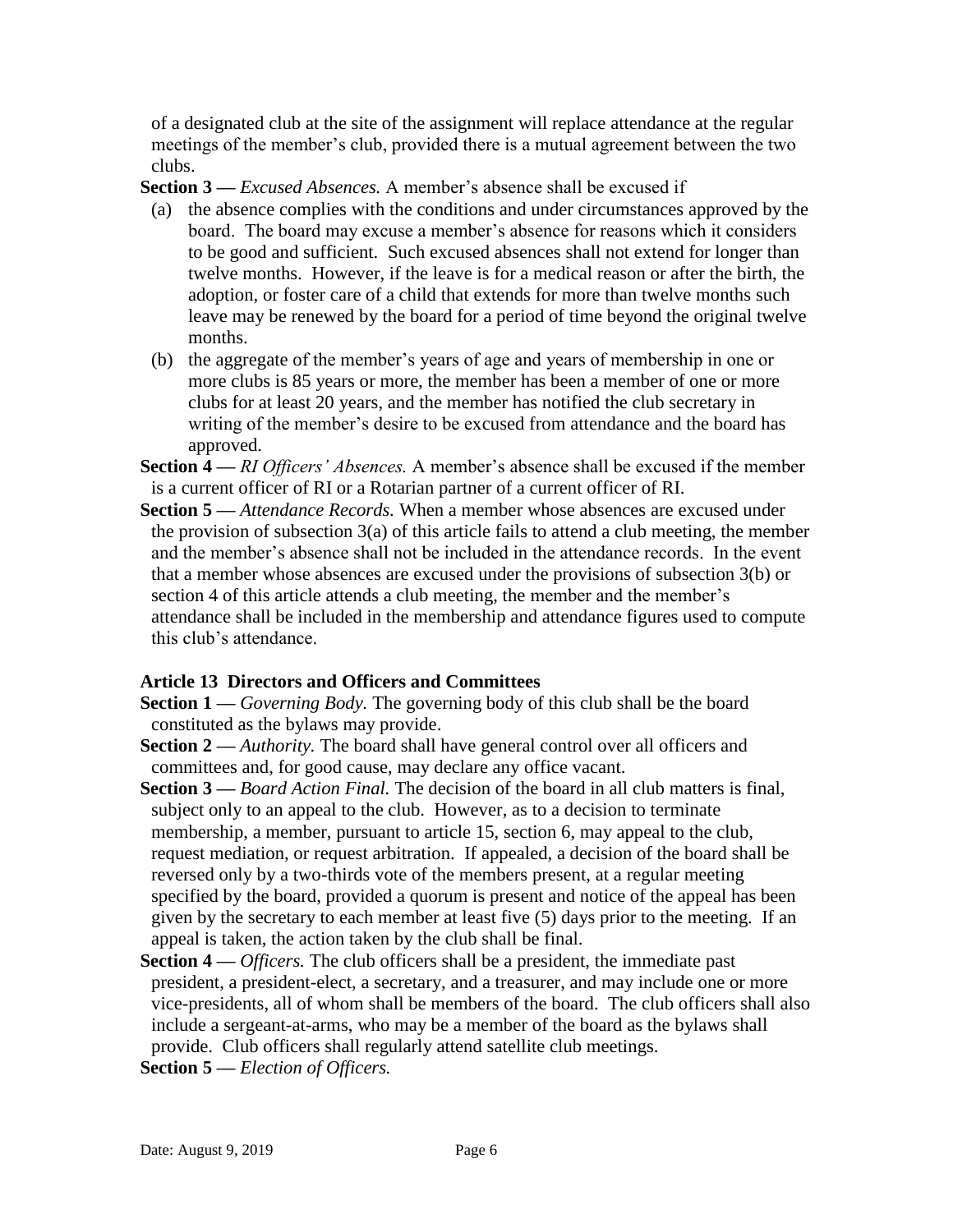- (a) *Terms of Officers other than President.* Each officer shall be elected as provided in the bylaws. Except for the president, each officer shall take office on 1 July immediately following election and shall serve for the term of office or until a successor has been duly elected and qualified.
- (b) *Term of President.* The president shall be elected as provided in the bylaws, not more than two (2) years but not less than eighteen (18) months prior to the day of taking office and shall serve as president-nominee upon election. The nominee shall take the title of president-elect on 1 July in the year prior to taking office as president. The president shall take office on 1 July and shall serve a period of one (1) year or until a successor has been duly elected and qualified.
- (c) *Qualifications.* Each officer and director shall be a member in good standing of this club. A candidate for the office of president shall have served as a member of this club for at least one year prior to being nominated for such office, except where service for less than a full year may be determined by the district governor to satisfy the intent of this requirement. The president-elect shall attend the district presidents-elect training seminar and the district training assembly unless excused by the governor-elect. If so excused, the president-elect shall send a designated club representative who shall report back to the president-elect. If the presidentelect does not attend the presidents-elect training seminar and the district training assembly and has not been excused by the governor-elect or, if so excused, does not send a designated club representative to such meetings, the president-elect shall not be able to serve as club president. In such event, the current president shall continue to serve until a successor who has attended a presidents-elect training seminar and district training assembly or training deemed sufficient by the governor-elect has been duly elected.

**Section 6 —** *Governance of a Satellite Club of This Club (When Applicable).* A satellite club shall be located in the same locality as this club or in the surrounding area.

- (a) *Satellite Club Oversight.* This club shall provide such general oversight and support of a satellite club as is deemed appropriate by the board.
- (b) *Satellite Club Board.* For the day-to-day governance of a satellite club, it shall have its own annually elected board drawn from its members and comprising the officers of the satellite club and four to six other members as the bylaws shall provide. The highest officer of the satellite club shall be the chair and other officers shall be the immediate past chair, the chair-elect, the secretary and the treasurer. The satellite board shall be responsible for the day-to-day organization and management of the satellite club and its activities in accordance with Rotary rules, requirements, policies, aims and objectives under the guidance of this club. It shall have no authority within, or over, this club.
- (c) *Satellite Club Reporting Procedure.* A satellite club shall, annually, submit to the president and board of this club a report on its membership, its activities and programs, accompanied by a financial statement and audited accounts, for inclusion in this club's reports for its annual general meeting and such other reports as may, from time to time, be required by this club.

**Section 7 —** *Committees.* This club should have the following committees:

- Club Administration
- Membership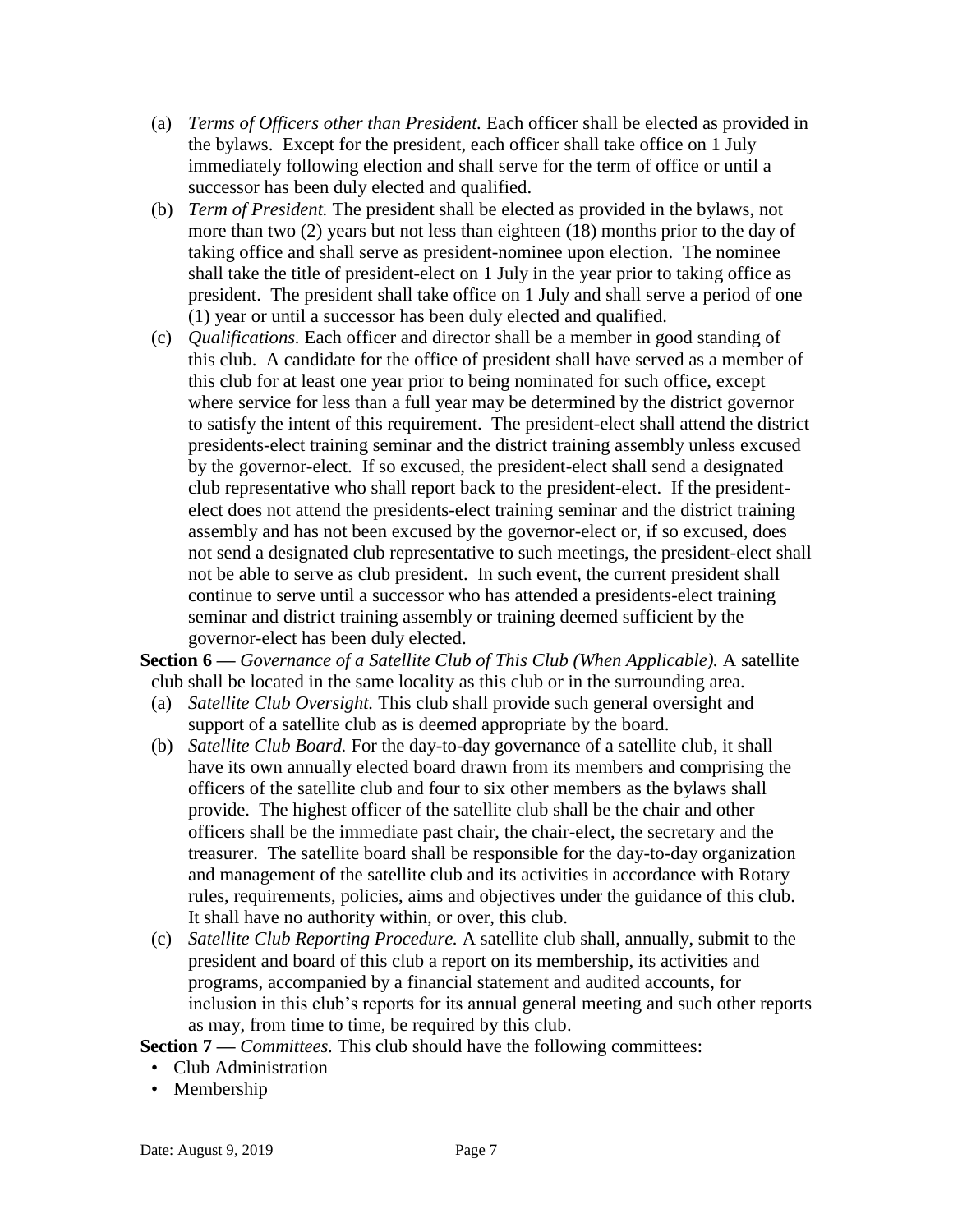- Public Image
- Rotary Foundation
- Service Projects

Additional committees may be appointed as needed.

### **Article 14 Dues**

Every member shall pay annual dues as prescribed in the bylaws.

### **Article 15 Duration of Membership**

**Section 1** — *Period*. Membership shall continue during the existence of this club unless terminated as hereinafter provided.

**Section 2 —** *Automatic Termination.* 

- (a) *Membership Qualifications.* Membership shall automatically terminate when a member no longer meets the membership qualifications, except that
	- (1) the board may grant a member moving from the locality of this club or the surrounding area a special leave of absence not to exceed one (1) year to enable the member to visit and become known to a Rotary club in the new community if the member continues to meet all conditions of club membership;
	- (2) the board may allow a member moving from the locality of this club or the surrounding area to retain membership if the member continues to meet all conditions of club membership.
- (b) *How to Rejoin.* When the membership of a member has terminated as provided in subsection (a) of this section, such person, provided such person's membership was in good standing at the time of termination, may make new application for membership, under the same or another classification.
- (c) *Termination of Honorary Membership.* Honorary membership shall automatically terminate at the end of the term for such membership as determined by the board. However, the board may extend an honorary membership for an additional period. The board may revoke an honorary membership at any time.

**Section 3** — *Termination* – *Non-payment of Dues.* 

- (a) *Process.* Any member failing to pay dues within thirty (30) days after the prescribed time shall be notified in writing by the secretary at the member's last known address. If the dues are not paid on or before ten (10) days of the date of notification, membership may terminate, subject to the discretion of the board.
- (b) *Reinstatement.* The board may reinstate the former member to membership upon the former member's petition and payment of all indebtedness to this club. However, no former member may be reinstated to active membership if the former member's classification is in conflict with article 11, section 2.

**Section 4** — *Termination* – *Non-attendance.* [See article 7 for exceptions to the *provisions of this section.]*

- (a) *Attendance Percentages.* A member must
	- (1) attend or make up at least 50 percent of club regular meetings or satellite club meetings, or engage in club projects, other events and activities for at least 12 hours in each half of the year, or a proportionate combination of both;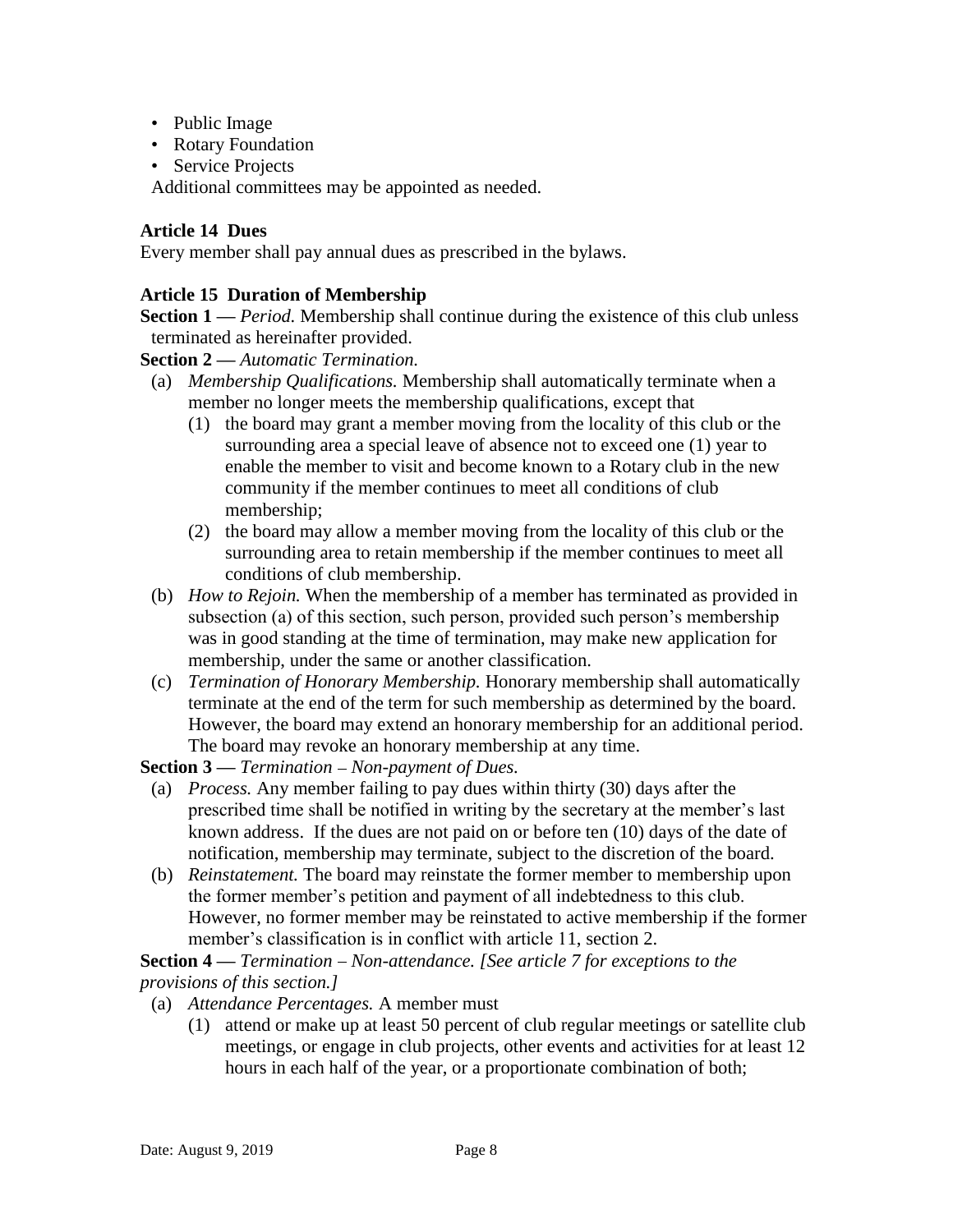(2) attend at least 30 percent of this club's regular meetings or satellite club meetings, or engage in club projects, other events and activities in each half of the year (assistant governors, as defined by the board of directors of RI, shall be excused from this requirement).

If a member fails to attend as required, the member's membership may be subject to termination unless the board consents to such non-attendance for good cause.

(b) *Consecutive Absences.* Unless otherwise excused by the board for good and sufficient reason or pursuant to article 12, sections 3 or 4, each member who fails to attend or make up four consecutive regular meetings shall be informed by the board that the member's non-attendance may be considered a request to terminate membership in this club. Thereafter, the board, by a majority vote, may terminate the member's membership.

**Section 5** — *Termination* – *Other Causes.* 

- (a) *Good Cause.* The board may terminate the membership of any member who ceases to have the qualifications for membership in this club or for any good cause by a vote of not less than two-thirds of the board members present and voting, at a meeting called for that purpose. The guiding principles for this meeting shall be article 10, section 1; The Four-Way Test; and the high ethical standards that one should hold as a Rotary club member.
- (b) *Notice.* Prior to taking any action under subsection (a) of this section, the member shall be given at least ten (10) days' written notice of such pending action and an opportunity to submit a written answer to the board. The member shall have the right to appear before the board to state the member's case. Notice shall be by personal delivery or by registered letter to the member's last known address.
- (c) *Filling Classification.* When the board has terminated the membership of a member as provided for in this section, this club shall not elect a new member under the former member's classification until the time for hearing any appeal has expired and the decision of this club or of the arbitrators has been announced. However, this provision shall not apply if, by election of a new member, the number of members under the said classification would remain within provided limitations even if the board's decision regarding termination is reversed.

**Section 6 —** *Right to Appeal, Mediate or Arbitrate Termination.*

- (a) *Notice.* Within seven (7) days after the date of the board's decision to terminate or suspend membership, the secretary shall give written notice of the decision to the member. Within fourteen (14) days after the date of the notice, the member may give written notice to the secretary of the intention to appeal to the club, request mediation, or to arbitrate as provided in article 19.
- (b) *Date for Hearing of Appeal.* In the event of an appeal, the board shall set a date for the hearing of the appeal at a regular club meeting to be held within twenty-one (21) days after receipt of the notice of appeal. At least five (5) days' written notice of the meeting and its special business shall be given to every member. Only members shall be present when the appeal is heard.
- (c) *Mediation or Arbitration.* The procedure utilized for mediation or arbitration shall be as provided in article 19.
- (d) *Appeal.* If an appeal is taken, the action of the club shall be final and binding on all parties and shall not be subject to arbitration.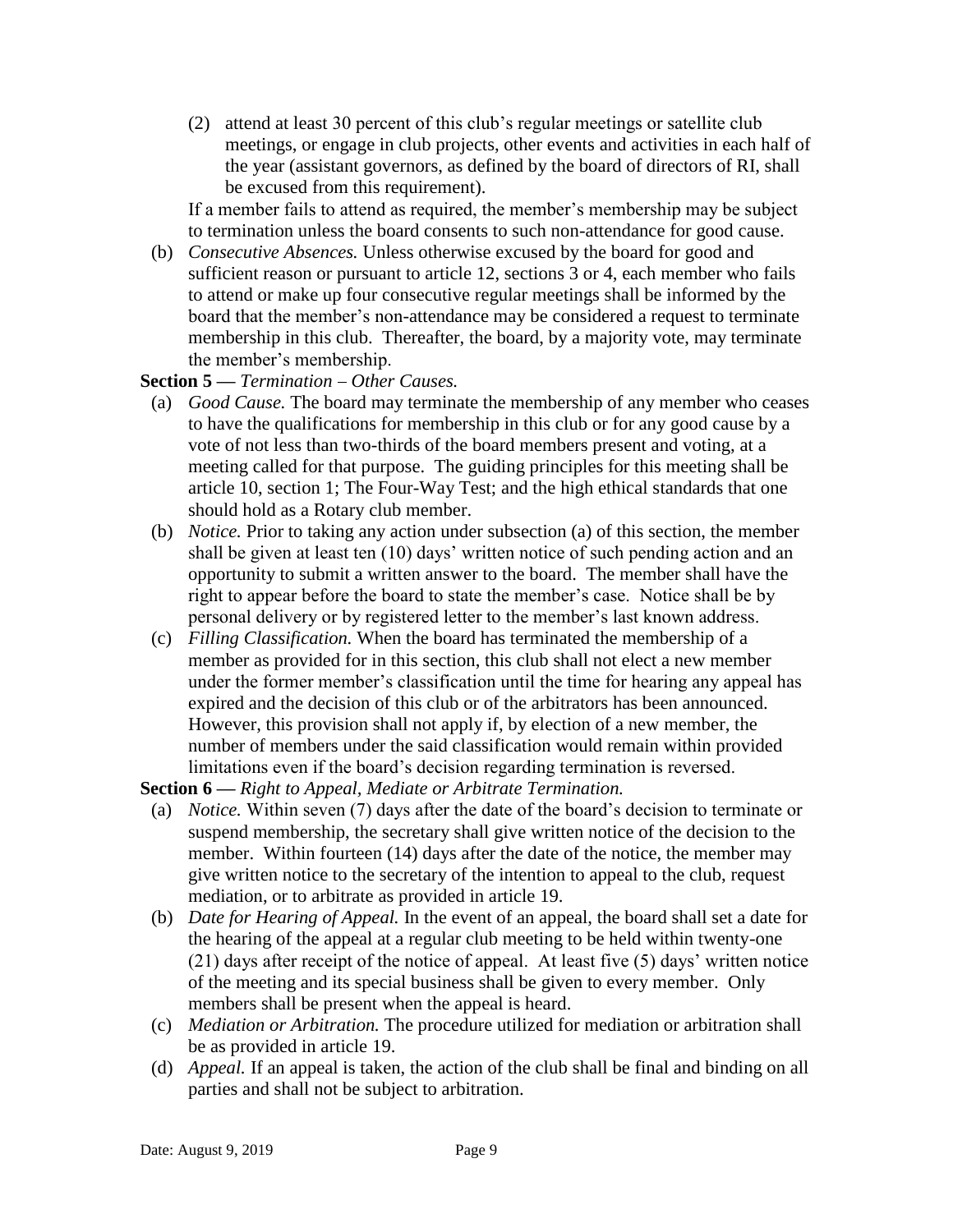- (e) *Decision of Arbitrators or Umpire.* If arbitration is requested, the decision reached by the arbitrators or, if they disagree, by the umpire shall be final and binding on all parties and shall not be subject to appeal.
- (f) *Unsuccessful Mediation.* If mediation is requested but is unsuccessful, the member may appeal to the club or arbitrate as provided in subsection (a) of this section.
- **Section 7 —** *Board Action Final.* Board action shall be final if no appeal to this club is taken and no arbitration is requested.
- **Section 8 —** *Resignation.* The resignation of any member from this club shall be in writing, addressed to the president or secretary. The resignation shall be accepted by the board if the member has no indebtedness to this club.
- **Section 9 —** *Forfeiture of Property Interest.* Any person whose club membership has been terminated in any manner shall forfeit all interest in any funds or other property belonging to this club if, under local laws, the member may have acquired any right to them upon joining the club.

**Section 10 —** *Temporary Suspension.* Notwithstanding any provision of this constitution, if in the opinion of the board

- (a) credible accusations have been made that a member has refused or neglected to comply with this constitution, or has been guilty of conduct unbecoming a member or prejudicial to the interests of the club; and
- (b) those accusations, if proved, constitute good cause for terminating the membership of the member; and
- (c) it is desirable that no action should be taken in respect of the membership of the member pending the outcome of a matter or an event that the board considers should properly occur before such action is taken by the board; and
- (d) that in the best interests of the club and without any vote being taken as to his or her membership, the member's membership should be temporarily suspended and the member should be excluded from attendance at meetings and other activities of this club and from any office or position the member holds within the club;

the board may, by a vote of not less than two-thirds of the board, temporarily suspend the member as aforesaid for a reasonable period of time not to exceed 90 days and on such further conditions as the board determines. A suspended member may appeal or refer to mediation or arbitration the suspension as provided in article 15, section 6. During the suspension, the member shall be excused from fulfilling attendance responsibilities. Prior to the expiration of the suspension period, the board must either proceed to terminate the membership of the suspended Rotarian or reinstate the suspended Rotarian to full regular status.

# **Article 16 Community, National, and International Affairs**

**Section 1 —** *Proper Subjects.* The merits of any public question involving the general welfare of the community, the nation, and the world are of concern to the members of this club and shall be proper subjects of fair and informed study and discussion at a club meeting for the enlightenment of its members in forming their individual opinions. However, this club shall not express an opinion on any pending controversial public measure.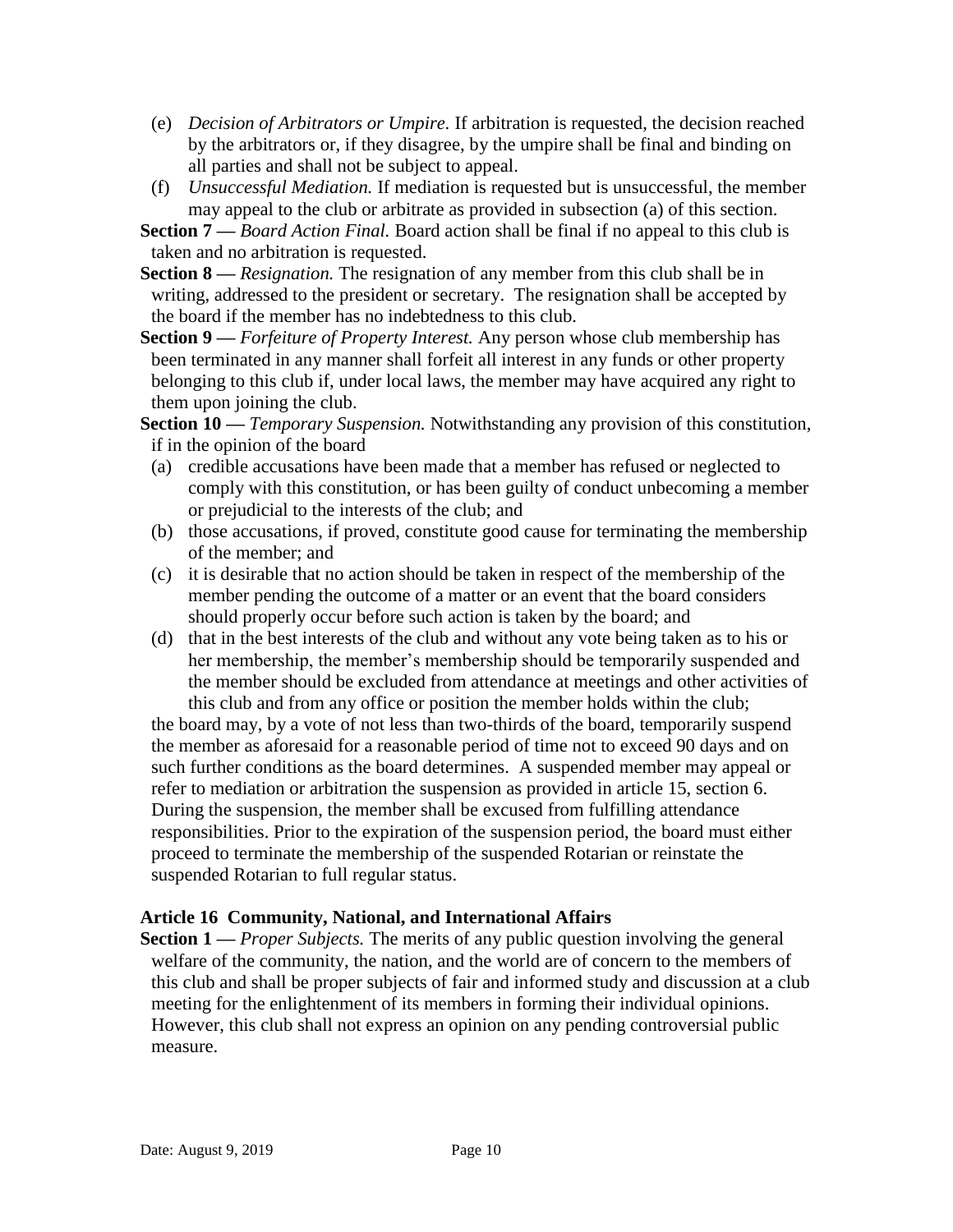- **Section 2 —** *No Endorsements.* This club shall not endorse or recommend any candidate for public office and shall not discuss at any club meeting the merits or demerits of any such candidate.
- **Section 3 —** *Non-Political.*
- (a) *Resolutions and Opinions.* This club shall neither adopt nor circulate resolutions or opinions, and shall not take action dealing with world affairs or international policies of a political nature.
- (b) *Appeals.* This club shall not direct appeals to clubs, peoples, or governments, or circulate letters, speeches, or proposed plans for the solution of specific international problems of a political nature.
- **Section 4 —** *Recognizing Rotary's Beginning.* The week of the anniversary of Rotary's founding (23 February) shall be known as World Understanding and Peace Week. During this week, this club will celebrate Rotary service, reflect upon past achievements, and focus on programs of peace, understanding, and goodwill in the community and throughout the world.

# **Article 17 Rotary Magazines**

- **Section 1** *Mandatory Subscription*. Unless, in accordance with the bylaws of RI, this club is excused by the board of directors of RI from complying with the provisions of this article, each member shall, for the duration of membership, subscribe to the official magazine or to the magazine approved and prescribed for this club by the board of directors of RI. Two Rotarians residing at the same address have the option to subscribe jointly to the official magazine or the Rotary magazine approved and prescribed by the board for their club or clubs. The subscription shall be paid on such dates as established by the board for the payment of per capita dues for the duration of membership in this club.
- **Section 2 —** *Subscription Collection.* The subscription shall be collected by this club from each member in advance and remitted to the Secretariat of RI or to the office of such regional publications as may be determined by the board of directors of RI.

# **Article 18 Acceptance of Object and Compliance with Constitution and Bylaws**

By payment of dues, a member accepts the principles of Rotary as expressed in its object and submits to and agrees to comply with and be bound by the constitution and bylaws of this club, and on these conditions alone is entitled to the privileges of this club. Each member shall be subject to the terms of the constitution and bylaws regardless of whether such member has received copies of them.

# **Article 19 Arbitration and Mediation**

- **Section 1 —** *Disputes.* Should any dispute, other than as to a decision of the board, arise between any current or former member(s) and this club, any club officer or the board, on any account whatsoever which cannot be settled under the procedure already provided for such purpose, the dispute shall, upon a request to the secretary by any of the disputants, either be resolved by mediation or settled by arbitration.
- **Section 2 —** *Date for Mediation or Arbitration.* In the event of mediation or arbitration, the board shall set a date for the mediation or arbitration, in consultation with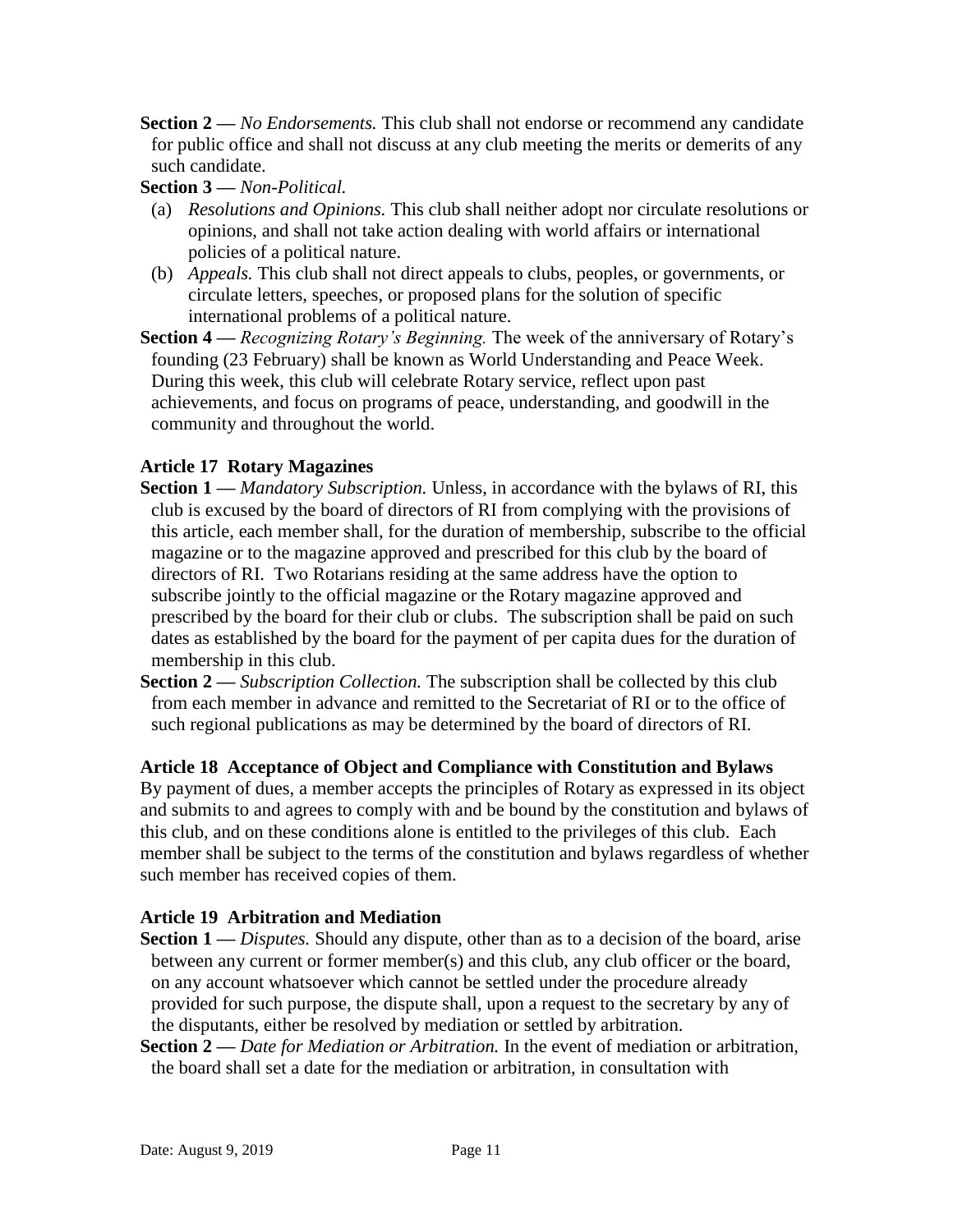disputants, to be held within twenty-one (21) days after receipt of the request for mediation or arbitration.

- **Section 3 —** *Mediation.* The procedure for such mediation shall be that recognized by an appropriate authority with national or state jurisdiction or be that recommended by a competent professional body whose recognized expertise covers alternative dispute resolution or be that recommended by way of documented guidelines determined by the board of RI or the trustees of The Rotary Foundation. Only a member of a Rotary club may be appointed as mediator(s). The club may request the district governor or the governor's representative to appoint a mediator who is a member of a Rotary club and who has appropriate mediation skills and experience.
- (a) *Mediation Outcomes.* The outcomes or decisions agreed between the parties as a result of mediation shall be recorded and copies held by each party, the mediator(s) and one copy given to the board and to be held by the secretary. A summary statement of outcomes acceptable to the parties involved shall be prepared for the information of the club. Either party, through the president or secretary, may call for further mediation if either party has retracted significantly from the mediated position.
- (b) *Unsuccessful Mediation.* If mediation is requested but is unsuccessful, any disputant may request arbitration as provided in section 1 of this article.
- **Section 4 —** *Arbitration.* In the event of a request for arbitration, each party shall appoint an arbitrator and the arbitrators shall appoint an umpire. Only a member of a Rotary club may be appointed as umpire or as arbitrator.
- **Section 5 —** *Decision of Arbitrators or Umpire.* If arbitration is requested, the decision reached by the arbitrators or, if they disagree, by the umpire shall be final and binding on all parties and shall not be subject to appeal.

# **Article 20 Bylaws**

This club shall adopt bylaws not inconsistent with the constitution and bylaws of RI, with the rules of procedure for an administrative territorial unit where established by RI, and with this constitution, embodying additional provisions for the government of this club. Such bylaws may be amended from time to time as therein provided.

# **Article 21 Interpretation**

Throughout this constitution, the terminology "mail," "mailing," and "ballot-by-mail" will include utilization of electronic mail (e-mail) and internet technology to reduce costs and increase responsiveness.

# **Article 22 Amendments**

- **Section 1 —** *Manner of Amending.* Except as provided in section 2 of this article, this constitution may be amended only by the council on legislation in the same manner as is established in the bylaws of RI for the amendment of its bylaws.
- **Section 2 —** *Amending Article 2 and Article 4.* Article 2 (Name) and Article 4 (Locality of the Club) of the constitution shall be amended at any regular meeting of this club, a quorum being present, by the affirmative vote of not less than two-thirds of all voting members present and voting, provided that notice of such proposed amendment shall have been mailed to each member and to the governor at least ten (10) days before such